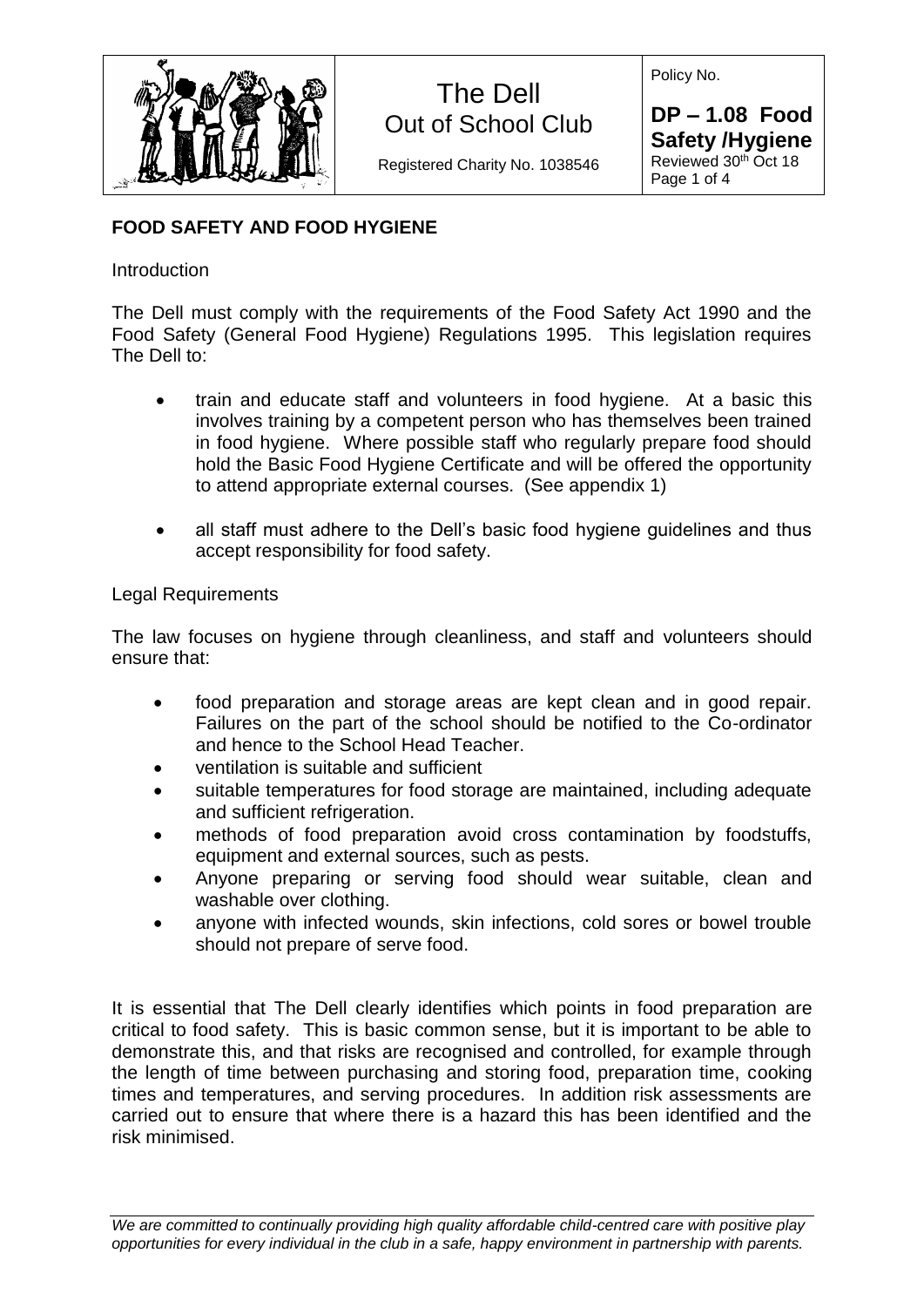

Registered Charity No. 1038546

Policy No.

**DP – 1.08 Food Safety /Hygiene** Reviewed 30th Oct 18 Page 2 of 4

Food Information for Consumers Regulations (EU FIC)

On 13th December 2014 the Food Information for Consumers Regulation (EU FIC), came into effect. The purpose of the law is to bring general and nutritional labelling together to provide clearing information on allergens, and those with food intolerance and coeliac disease.

The changes in the law now require us to review the ingredients and menus and food that we offer the children and supply detailed information about the allergens they contain. Therefore the Dell will detail potential allergens from the following lists;-

| Cereals containing Gluten     | Celery                              |
|-------------------------------|-------------------------------------|
| Crustaceans                   | Mustard                             |
| Eggs                          | Sesame                              |
| Fish                          | <b>Sulphur Dioxide</b>              |
| Peanuts                       | Lupin                               |
| Soybeans                      | Molluscs <i>i.e.</i> clams, muscles |
| Milk                          |                                     |
| Nuts e.g. almond hazel peanut |                                     |

The Dell will review the food it offers the children (bought and cooked) and we have a folder at each setting which identifies the food we used and any allergens contained for the food we serve and the menus we offer.

We also have displayed the allergens poster showing the 14 allergens we identify near our registers showing our parents what we will be identifying. In addition we keep a record of any specific allergy and that child would be provided with an alternative.

We comply with OFSTED regulation 3.47 which requires us to obtain medical and allergy advice about the children in our setting and we act accordingly when helping prepare and serve the children in the setting. Sometimes this may be done orally though communication with the child about what they can eat or alternatives.

In addition staff have been trained through staff meetings on the allergen information and our senior staff are available to provide further information and support if required.

More information about this is available from the Food Standards Agency website <http://www.food.gov.uk/business-industry/allergy-guide>

HACCP - (Food) Hazard Analysis and Critical Control Point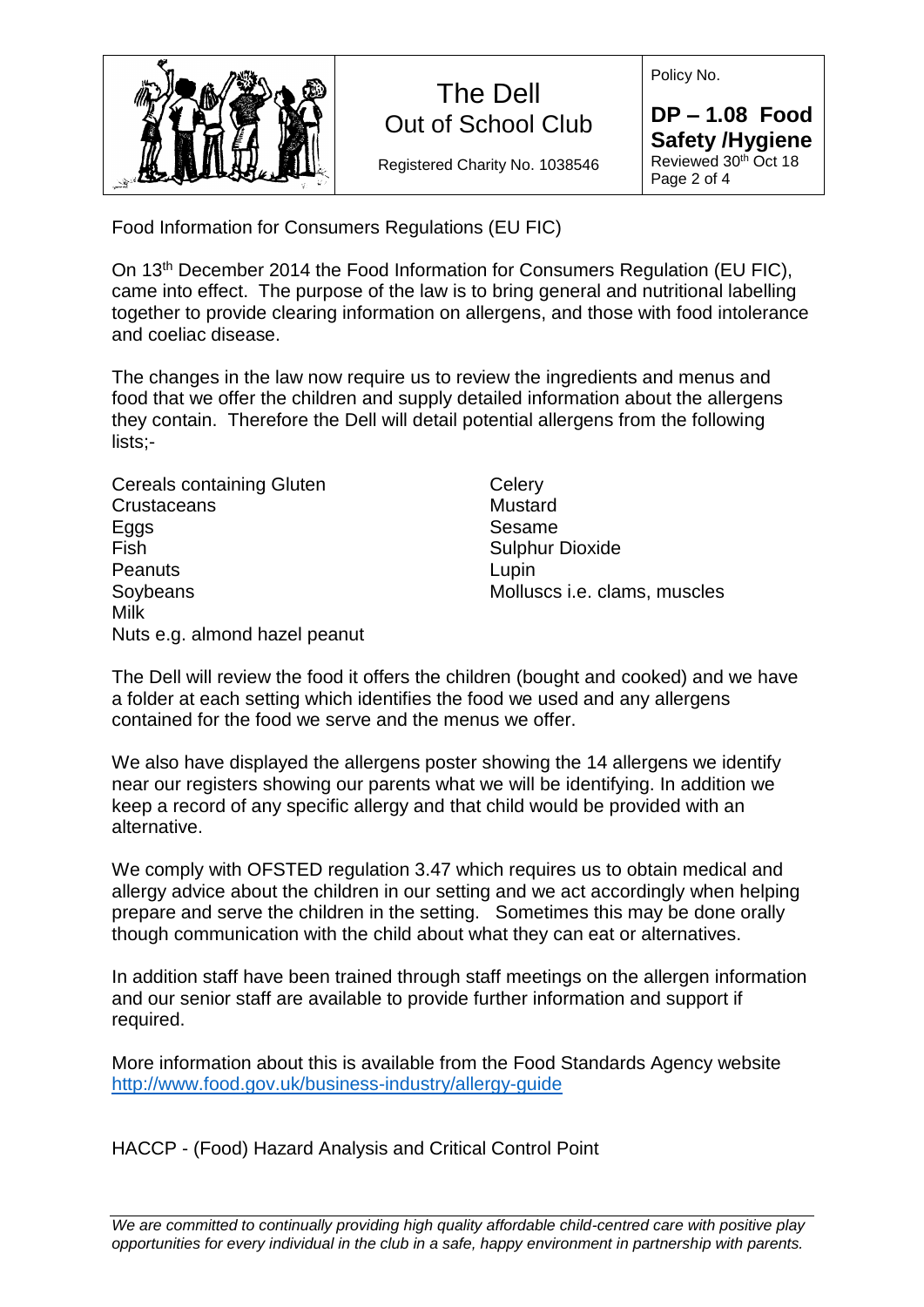

Registered Charity No. 1038546

Policy No.

**DP – 1.08 Food Safety /Hygiene** Reviewed 30th Oct 18 Page 3 of 4

The law requires that The Dell carries out a risk assessment of its 'food operation'. This means that staff involved in food preparation, storage and serving must be aware of the steps at which food safety may be compromised and ensure that high standards of hygiene and safety are maintained. This will include assessment of:

- the level of risk children (and especially the younger Dell users) are vulnerable to food poisoning; some foods are higher risk than others and steps should ensure that risks are clearly understood and minimised.
- the resources available within the organisation to address and manage risks - by ensuring safe use of the fridge and freezer, safe storage, clean preparation and eating areas, safe disposal of waste and excess foods.

#### 7.4 Temperature Regulations

Temperature control is vital to food safety. It is essential that the fridge and freezer temperatures are checked and recorded every day by each Club Leader.

Fridge Temperatures should be below 8°C, freezers below -18°C. A notice displayed on the fridge and freezer shows the correct temperatures for storage of different foods.

Food which is cooked and waiting to be eaten hot, must be kept at least at 63°C. Foods subject to storage requirements at 8°C and where appropriate, hot storage at 63°C include:

- cooked products containing meat, fish, eggs, soft or hard cheeses, cereals, pulses or vegetables;
- cooked pies, containing meat, fish or vegetables and sausage rolls, unless intended for consumption no later than the day after their production;
- smoked or cured fish and meat:
- slices of smoked or cured meats (except uncooked bacon);
- prepared vegetable salads and coleslaw;
- uncooked or partly cooked pastry or dough containing meat, fish or pizzas;
- sandwiches or rolls containing meat, fish or substitute, ripened soft cheese or vegetables, unless they are to be consumed within four hours or preparation.
- some dairy-based desserts;
- cream cakes;
- products containing whipped cream;
- cooked rice or pasta;
- mayonnaise.
- ripened soft cheeses